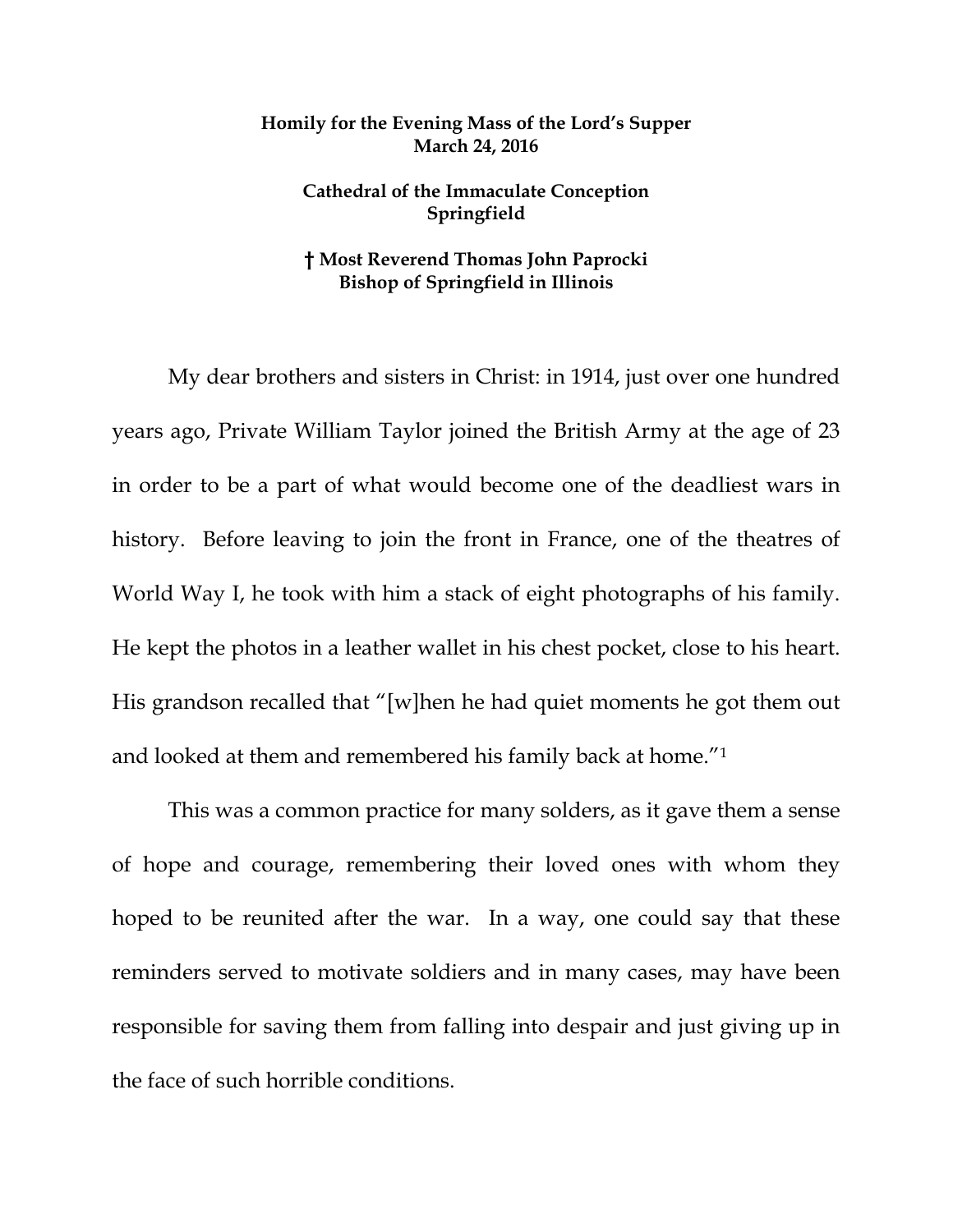In the case of Private Taylor, those pictures did indeed have a lifesaving effect, but not in a way that you might expect. While in a fierce battle which left three quarters of his regiment dead or injured, a piece of shrapnel struck him in the chest, in the exact spot where the leather wallet was resting in his pocket. The shrapnel pierced the outer layer of the wallet and the first seven pictures, but stopped before the eighth and final picture of his sister. Had that wallet and those pictures not been there, he would have likely been killed by the fragment, so we can say that those pictures literally saved his life.

 There is an interesting parallel between this remarkable story from one hundred years ago with the story that we reflect on this evening from nearly two thousand years ago. That story is, of course, the Lord's Supper shared by Jesus and His closest disciples on the eve before His Passion and death.

 At the beginning of the Gospel that we just heard, we have those moving words from St. John: "Before the feast of Passover, Jesus knew that his hour had come to pass from this world to the Father. He loved his own in the world and he loved them to the end" (John 13:1). Jesus knew that this would be the last time that He would be with all of His disciples before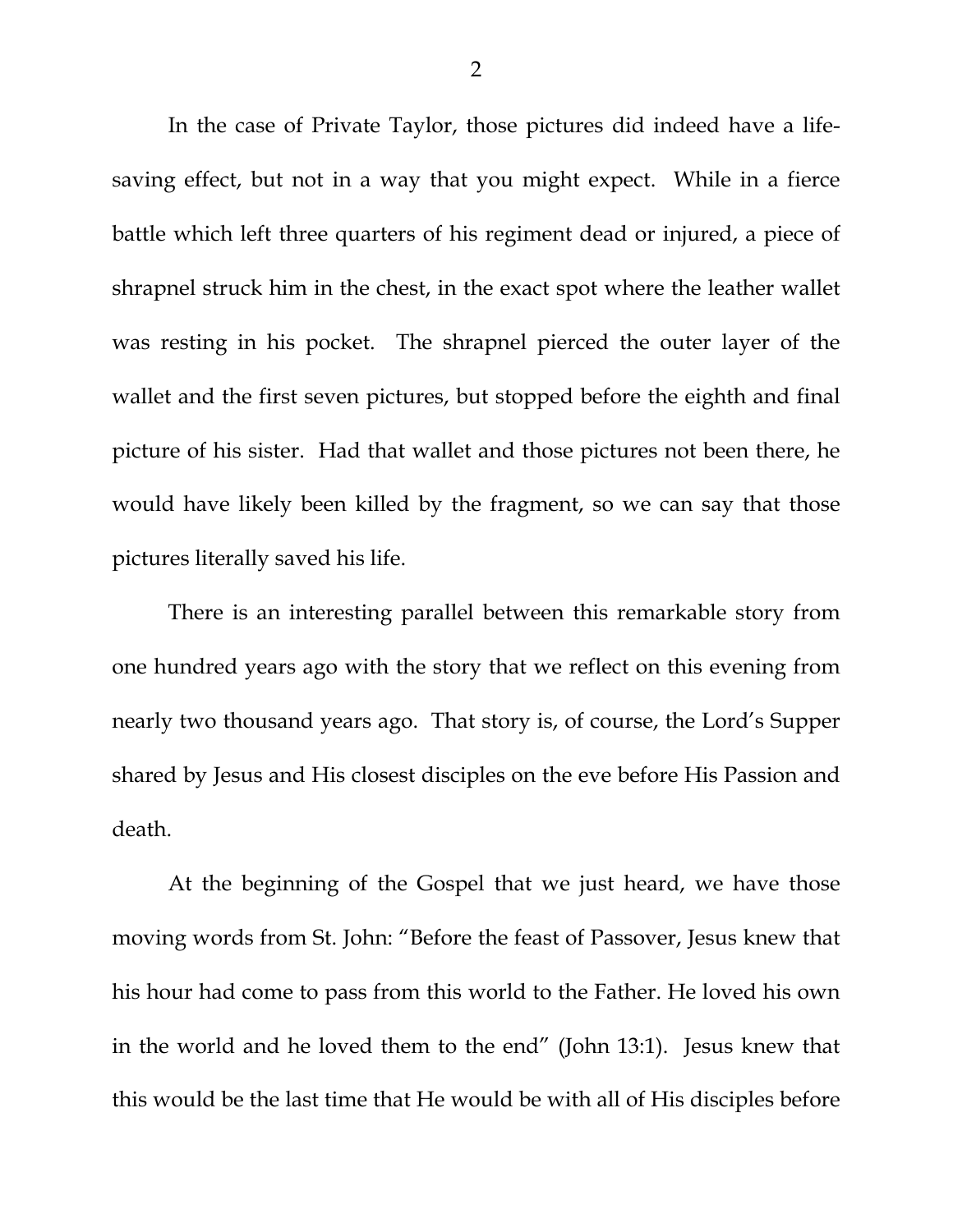He would offer His life on the Cross. In His great love for them, He wanted to leave them something by which they could remember Him. He did not want them to be discouraged when faced with trials or difficulty. He wanted them to think of Him and be reminded of His care for them and how He longed to be reunited with them in the glory of the Resurrection.

 As a sign of His great love and power, Jesus left them with more than just a memory, like leaving a photograph which only serves to remind us of someone. Such a reminder can never take the place of having the person physically present. Jesus leaves His disciples with the wholly unique gift of the Eucharist, the gift of His Body and Blood, not just as a symbolic reminder, but as His Real Presence among them.

 He was not content to limit this gift just to that one occasion, for as the Gospel says: "He loved his own in the world and he loved them to the end" (John 13:1). He wanted this gift to be available to all of mankind until the end of time when He would return in glory. He makes this possible through His institution of another great gift, the gift of the ministerial priesthood through which His Real Presence continues to be with us through the sacraments, and in particular, in the Holy Eucharist.

3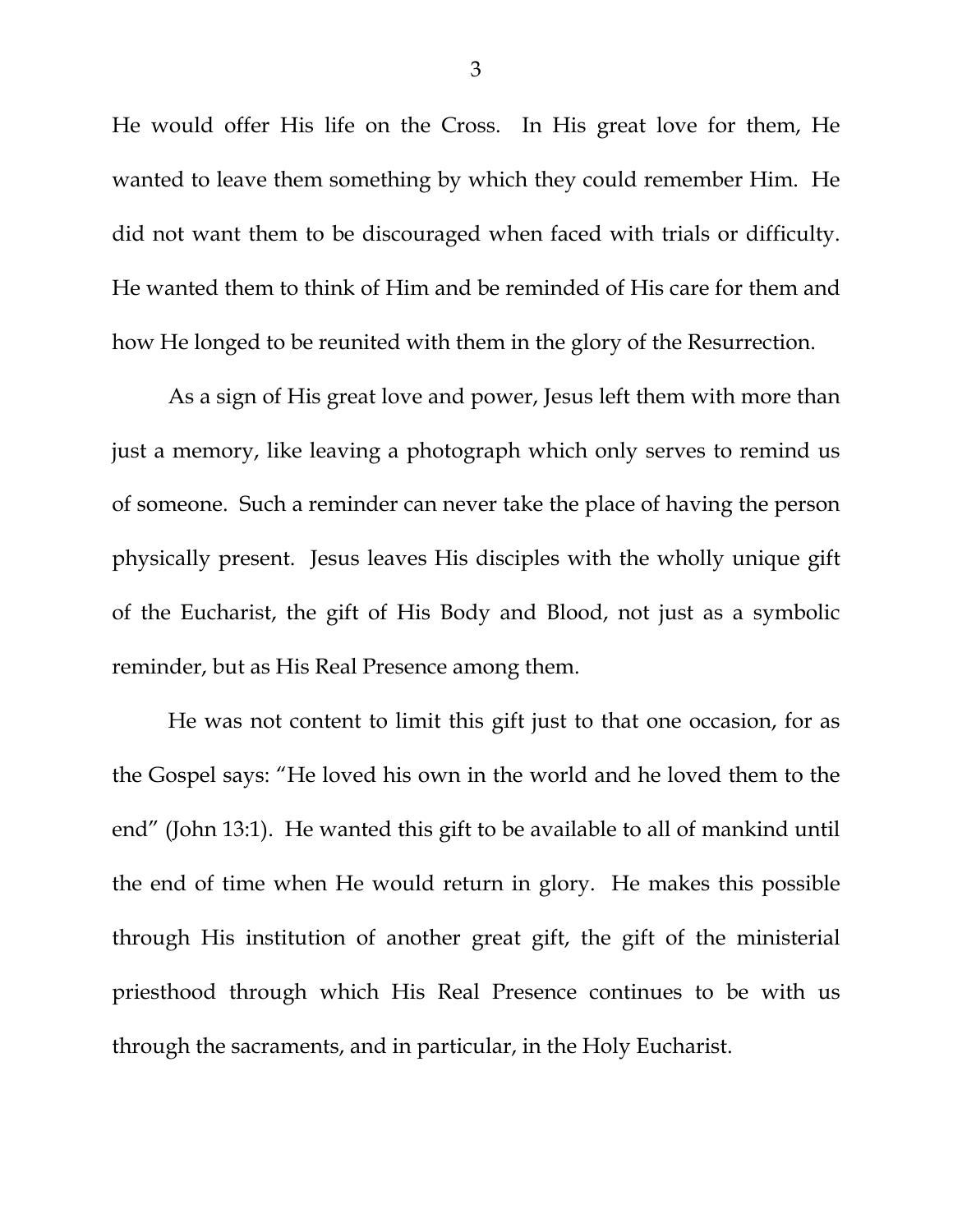The gift of the Holy Eucharist, therefore, is meant to evoke within each of us an awareness of Jesus' great love for each of us and His desire to remain with us for all time. Every time we come to Mass, we enter into the memorial of those sacred events. Again, this memorial is not just a symbolic remembrance, but one that makes us truly present as participants of that meal and recipients of His grace.

 The Catechism of the Catholic Church explains this understanding of memorial in the following way, drawing upon the Jewish understanding of the memorial of the Passover event of which we heard in the first reading:

In the sense of Sacred Scripture the memorial is not merely the recollection of past events but the proclamation of the mighty works wrought by God for men. In the liturgical celebration of these events, they become in a certain way present and real. This is how Israel understands its liberation from Egypt: every time Passover is celebrated, the Exodus events are made present to the memory of believers so that they may conform their lives to them.<sup>2</sup>

The Catechism goes on to say that:

In the New Testament, the memorial takes on new meaning. When the Church celebrates the Eucharist, she commemorates Christ's

4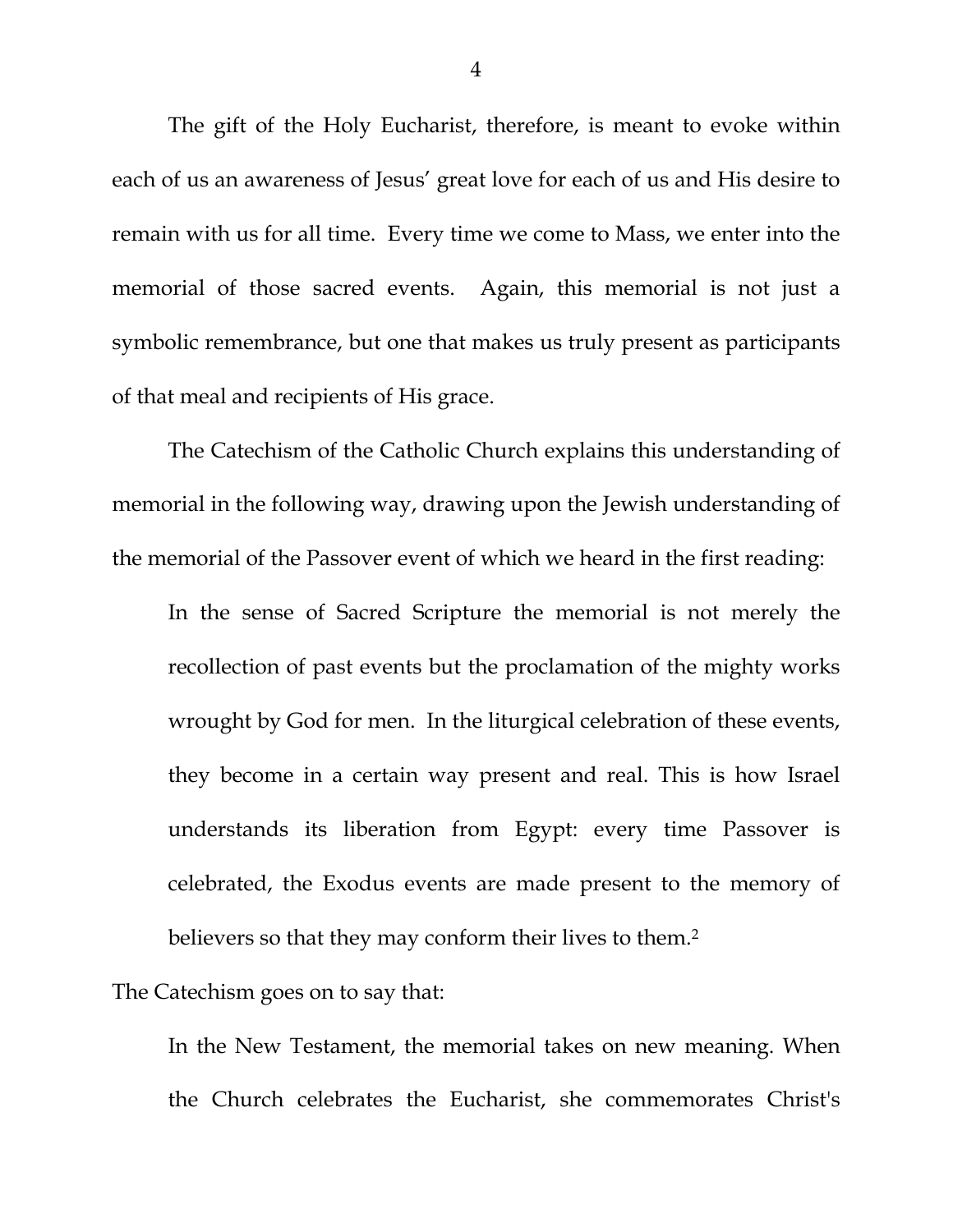Passover, and it is made present: the sacrifice Christ offered once for all on the cross remains ever present.3

This notion of Christ's Passover is important for understanding the full significance of the gift of the Eucharist. The celebration of the Passover in the Old Testament recalled how God saved the lives of His chosen people, delivering them from their oppressors in Egypt. Christ's Passover, which would reach its fulfillment with His death on the Cross, is even more of a life-saving event, because His death saves us not from an earthly enemy, but from the enemy of sin, which separates us from relationship with God. The Eucharist draws us into that life-saving action by which our sins have been destroyed and we have been rescued from slavery, free to enter into the eternal promised land of Heaven.

At every Mass, just before we receive Holy Communion, the priest says the words: "Behold the Lamb of God, who takes away the sins of the world." Notice that he does not say that Jesus 'took' away the sins of the world, as something that happened once in the past. He continues to take away the sins of the world through the power of the Cross, the fruits of which are made available to us each time we come to Mass.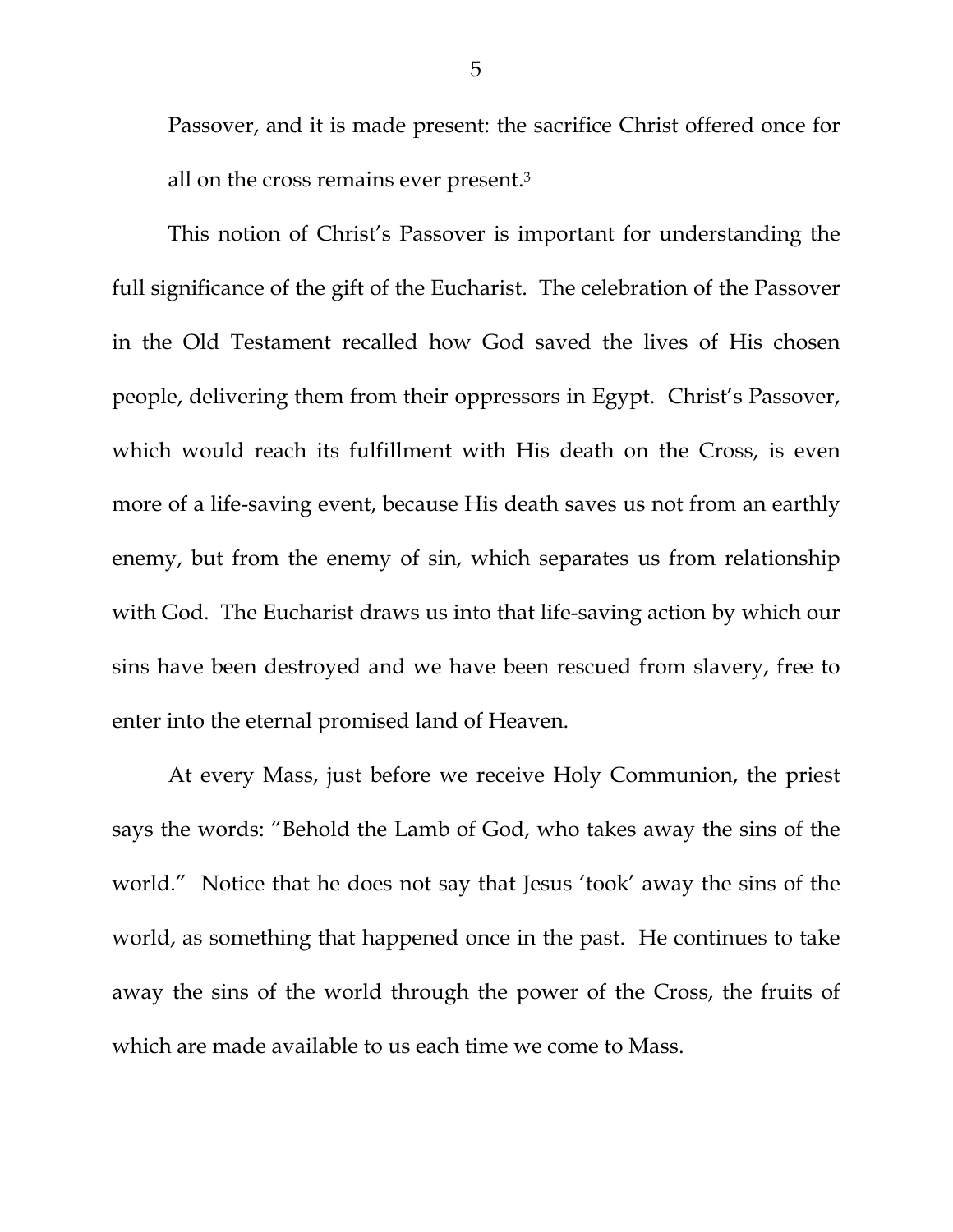Our celebration this evening is an opportunity for us to give profound thanks to God for this great gift. In fact, the word 'Eucharist' comes from the Greek word for thanksgiving. Every time we come to Mass, we are invited to enter into that act of thanksgiving that Jesus offered to His Father on the Cross as He died for our sins. We are thankful that His death has restored the communion with Him that had been lost through the sins of our first parents. This gift of His sacrifice has truly saved our lives, and our hearts should burn with love for Him whose love is poured into us through our reception of the gift of His Body and His Blood.

As we continue this Eucharistic celebration on this most sacred night, let us be aware of our sharing in that meal, not from a distance, but truly present with the apostles. May we be mindful of the great love Christ has for us in leaving us with this life-saving gift of His presence, so that we might have the courage never to despair when the shadow of the Cross looms large in our life, for we believe with a firm faith that His death has delivered us from all danger and His presence within us will lead us safely to the glory of the Resurrection.

May God give us this grace. Amen.